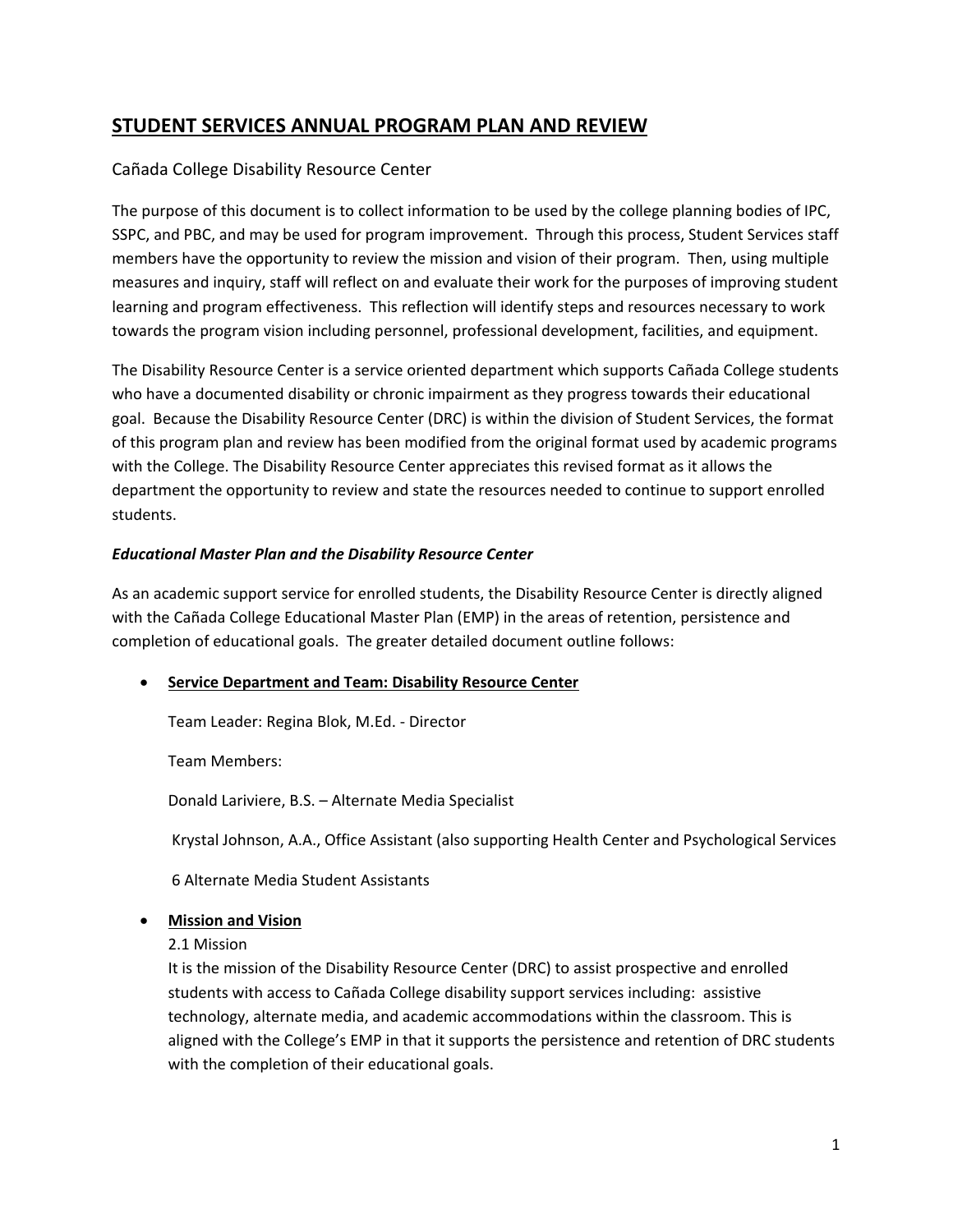It is the philosophy of the Disability Resource Center to empower students with the knowledge and techniques to increase their self‐advocacy skills and level of independence which would result in their persistence to achieve an educational goal of certificate or Associate's degree. However, the DRC staff fully recognizes that the current "bare bones" financial and personnel resources existing within the DRC department result in impediments that hinder the persistence and retention of some Cañada College students. An example of this is the DRC not having either a certificated staff member on staff, or the financial resources available to hire, a learning specialist who would conduct learning disability evaluations on the Cañada campus.

#### 2.2 Vision

The vision of the Disability Resource Center is to provide disability resources and support for students as defined by Federal and State law and regulation, and to maintain a quality level of these resources and support services to meet the "intent" of the law along with the "letter" of the law. To meet this vision, the DRC staff provides workshops, one‐on‐one training and information sessions to students and the college community. The DRC staff recognizes that as additional numbers of students register with the office and request assistance and accommodation, it becomes increasingly difficult to meet the "letter" of disability law and regulation. It is well documented via data submitted to the DSPS office in Sacramento, CA that two things are taking place regarding DRC student enrollment: the number of students registering with the office increases each semester and the type of disabilities and impairments which negatively impact a DRC student's ability to learn have become more complex. (www.abcnews.go.com/Video/playerIndex?id+4573336). Within the last 18 months, the registered number of students with Asperger's/Autism diagnoses has increased 110%. The time needed to serve each student who presents with a more complex diagnosis has also increased a significant amount. An example of this is the documented increase each year in alternate text requests from DRC students. This increase (to 35,000+ total pages) has resulted in an insurmountable burden for the 1.0FTE Alternate Media Specialist to complete in a timely manner.

#### **Department Data Measures and Reflection**

Data collection within the Disability Resource Center is gathered each semester per state regulation. Upon completion of the registration process with the DRC, each student's information is entered into a specific and protected Banner data base. The data base may be filtered to provide data extraction for "total head count", "disability code" and "service contact counts". From these extractions filters, data on persistence, retention and completion is gathered. DRC staff may also access Banner data for each student to check final grades and DegreeWorks, the new transcript record system in WebSmart.

A separate internal office data base is also utilized in Excel format for purposes of "checks and balances" with the Banner data. The internal data base is also used to send confidential email messages and reminders to all DRC registered students. This quantitative and qualitative data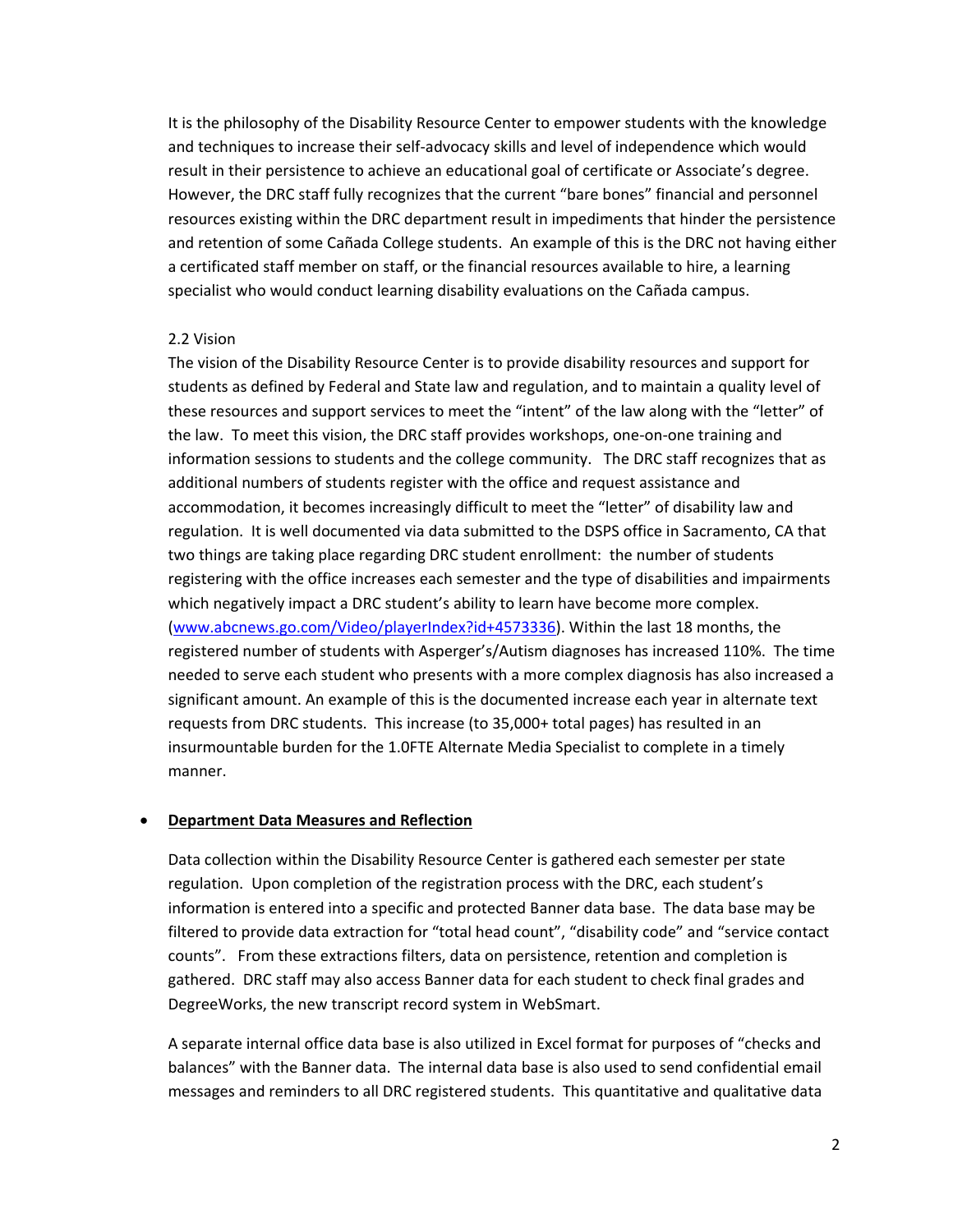document that an increasing number of students are accessing disability support services, and confirm the growing percent of students who have severe and profound disabilities who are registering with the office.

For the period of Spring 2012‐Spring 2013, the data shows a 10% total increase in registered DRC students with a 20% increase in students accessing alternate media services. A direct outcome of this increase was a need to hire additional student assistants to proof read and correct the text to speech conversion. Additional data for this time segment also shows a marked increase in the total number of contact hours required to serve the newly enrolled Asperger's/Autism students. Data will also be collected in the future to measure the additional number of contact hours provided by DRC staff to respond to the inquiries about, and provision of assistance with, this specific population of disabled students. To address the need of providing assistance and education to the campus community about autistic spectrum students enrolling in classes and accessing student services, a national expert in the field, Dr. Jane Theirfeld Brown, was brought to campus for a series of 6 workshops. These six workshops were conducted on March 25 and March 26 2013. Future plans include having Dr. Theirled Brown return to campus in spring 2014 for additional workshops.

## **Accomplishments**

This Disability Resource Center provided disability support services including assistive technology, alternate media, academic accommodations, Student Education Plan (SEP) and Student Educational Contract (SEC) completion, for the students who are registered with the office.

Academic advising for DRC students was provided by an adjunct counselor for 6 hours each week during the summer,fall and spring semesters. Data shows that approximately 20% more DRC students completed SEPs with the DRC counselor than during the previous academic year. However, as the number of registered DRC students increases, and the time needed to serve each individual student also increases, the goal of having 100% of DRC students complete an SEP does not seem attainable unless the number of counseling hours is increased.

Clerical support for DRC staff is provided by a 1.0FTE Office Assistant II position. However, due to the limitations of both the DRC and Health Center budgets, this position is shared with the Psychological Services department and the Health Center. Given the enhanced medical services provided by the addition of two nurse practitioners and the part time medical doctor in the Health Center, along with the addition of three interns in Psychological Services, a 1.0 FTE is not adequate support for the DRC students or staff.

Individual consultation to administration and faculty was provided by DRC staff in the areas of academic accommodation, learning strategies, alternate media, and student behavioral issues in the classroom. An increase in requests from faculty for DRC and/or Psychological Services staff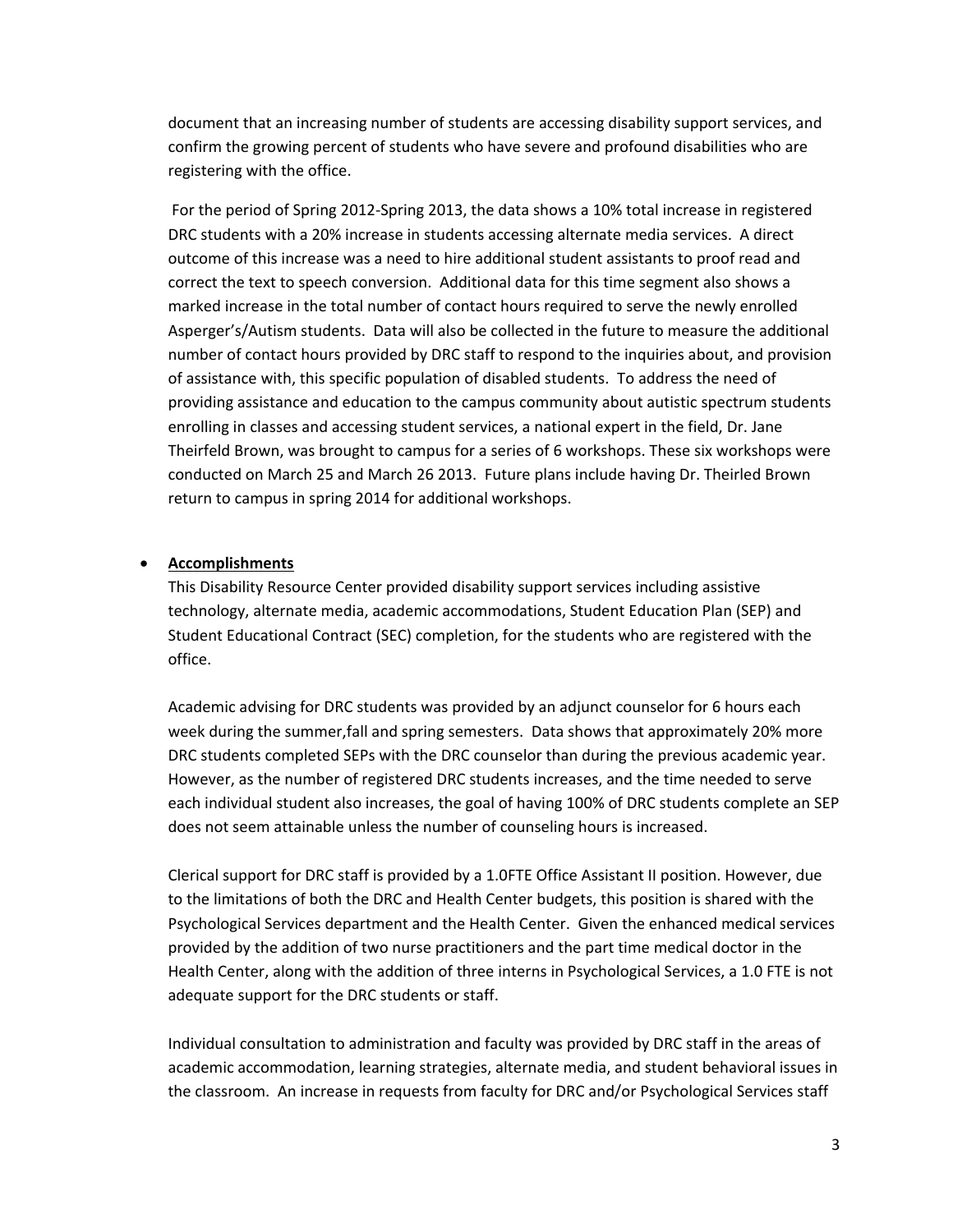to address or respond to behavioral issues by both DRC and "general" Cañada students has increased this year. This may or may not correlate with the increase with the number of registered students with psychological and Autism Spectrum disabilities. However, the increase in the number of mass killings throughout the US by individuals reported to have diagnoses of Schizophrenia or Asperger's Syndrome has heightened faculty awareness and concern.

To address the increase in the number of students on campus with Autism Spectrum diagnoses, six workshops for faculty and staff were facilitated by Dr. Jane Theirfeld Brown. Dr. Theirfeld Brown is Director of Student Services at the University Of Connecticut College Of Law and a noted national expert on this subject. She is also co-author of three textbooks of this topic.

A total of 35,000 pages of requested alternate media was provided *each semester* by the DRC Alternate Media Specialist. This is equivalent to the total amount of paper in seven boxes of xerographic paper. A license for full campus installation and use of Kurzweil 3000 software was purchased as were two laptop computers. The Kurzweil purchase has aided all enrolled Cañada students with their academic persistence and retention by allowing access to alternate format without the need of disability documentation. The addition of laptop computers to support Kurzweil installation has aided DRC students' academic retention by providing a portable form of alternate media when taking exams.

## **Resource Identification**

5.1 The specific needs for the positions and resources requested follow and are based upon a comment madeby Chancellor Ron Gallatolo during a District Management meeting on Friday, January 25, 2013 to "restore the funding to District categorical programs".

The recent downturn in the national and state economy has resulted in a minimum 60% cut to all California Community College DRC/DSPS offices. The 60% cut experienced by the Cañada DRC office has resulted in the loss of two full time Faculty (Adaptive Physical Education and DSKL instructor), one full time Classified (OA II), two part time faculty (LD Specialists) and one part time Classified (IAII in Adaptive Physical Education)positions. The specific loss of FTE and DRC budget allocation resulting from the eradication of the Adaptive Physical Education program and Learning Disability evaluation services translates to an approximate \$130,000 annual loss of revenue. The loss of revenue has been "back‐filled" each year by Fund 1 dollars which would normally be allocated to other departments on campus. Coupled with the recent increase in total DRC student population, the increase in number of students with Autism Spectrum or psychological disabilities, and the significant increase in alternate media (specifically large print and Kurzweil format) accommodation requests, the DRC would like to replace the positions lost during the economic downturn with the following positions:

a. One .48 Instructional Aide I to assist with the volume of Kurzweil format requests and provide training workshops to students in the use of assistive technology (previously one IAII in Adaptive PE)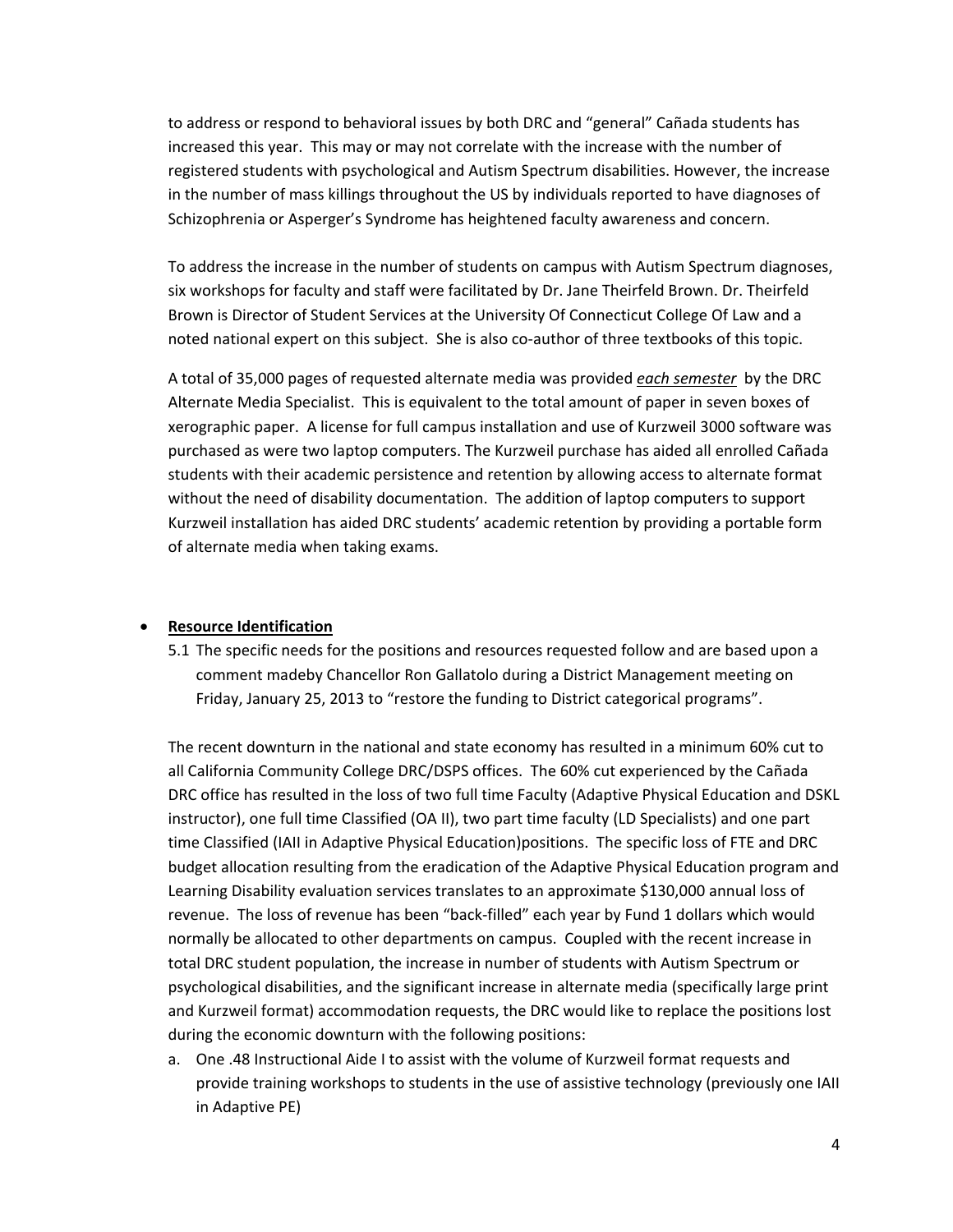- b. One .48 Counselor to provide academic accommodation memos and SEP and SEC construction (previously one LD Specialist) each semester
- c. One .48 Learning Disability Specialist to provide learning disability evaluations (restoration of one part time LD Specialist)
- d. The return of the current Office Assistant II position from supporting three departments to providing clerical support for only the DRC and Psychological Services units. (restoration of one full time OA II in DRC only) Note: this restoration of OA II duties and responsibilities to DRC would necessitate the need for an additional 1.0FTE OA to support the Cañada Health Center. This has been discussed with the District's Health Center Coordinator, Sharon Bartels. Ms. Bartels is in agreement that a 1.0 FTE OA II is needed to solely support the Cañada College Health Center.
- 5.2 The alignment and support of the mission and strategic goals of the College These positions directly support the strategic directions of the College's Educational Master Plan components of persistence, retention and completion of DRC students' educational goals. Restoration of positions lost during previous budget cuts would increase the ability of the DRC department to position itself to meet the current and future legal obligation to provide mandated services to students with disabilities. Further, it would allow the Cañada College campus to provide parallel services such as learning disability evaluations and counseling hours that are currently provided by the DRC offices at Skyline College and the College of San Mateo.

The DRC staff would also like to see Chancellor Gallatolo enact his January 25 comment about restoration of funding to categorical programs by providing the Fund 1 dollars needed to restore DRC to the level of staff and services in place prior to the economic downturn.

5.3 The strength and enhancement of the DRC and Student Services Division All positions noted above will facilitate providing mandated disability accommodations and services in a timely manner so that Cañada College remains in required legal compliance. Research shows that DRC students remain in college and complete their educational goals when they effectively use disability support services and accommodations. In addition, data indicates that students achieve their educational goal in less time when they access disability support services in conjunction with other campus service providers and offices such as MESA, TRIO and EOPS.

5.4/5.5 How this work will be accomplished if the positions are not filled and the specific duties of these positions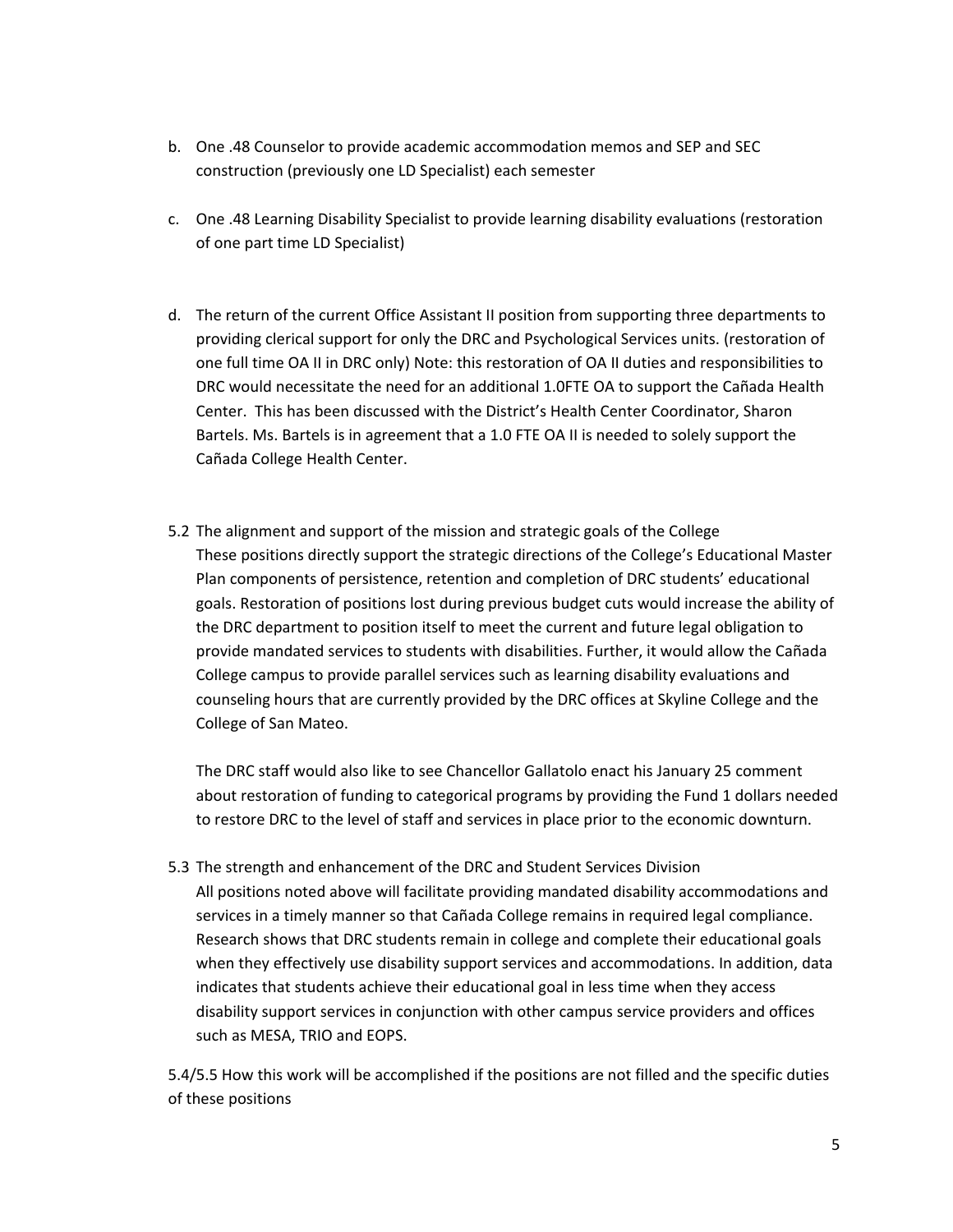The addition of an adjunct counselor working 6 hours/week to provide assistance with advising and SEP planning for DRC students has assisted with partially filling the 1.0FTE DRC counselor position that was abolished in July 2002. Given the dramatic increase in first time DRC students, 6 hours/week of an adjunct counselor's time does not provide enough hours to meet with the required Title V regulation of having an SEP on file for each DRC registered student, generating accommodation memos to faculty each semester or assisting students with graduation petitions and university transfer research. With the loss of positions in general counseling during the budget crisis, DRC students often find it difficult to schedule appointments in Counseling for SEP completion, transcript evaluation or graduation petition assistance.

Currently six student assistants provide the proof reading of Kurzweil alternate format which is first completed by the Alternate Media Specialist. Student assistants are not allowed access to any academic tests or final examinations needing Kurzweil or other alternate format. This entire process of exam format and proof reading is completed only by the Alternate Media Specialist. Given the significant increase in the number of students accessing alternate media services, the addition of a .48 IA II is needed to handle formatting tests, exams, and proofread/check other protected academic materials. Documented overtime accumulated by the current Alternate Media Specialist is evidence to support the needed .48 IA I position.

The loss of two part time Learning Disability Specialists has erased opportunities for Cañada College students to access a service that would allow them to diagnose any learning disabilities or differences and persist with their educational goal. Our two sister colleges continue to provide LD evaluations, and Cañada students leave our campus to enroll in a minimum of 6 units (mandated under Title 5) at Skyline or CSM so that they can access DSKL classes offered at those campuses. Restoration of these positions would assist in meeting the Educational Master Plan and reverse FTEs lost to Skyline and CSM.

Combining the departments of the Health Center, Disability Resource Center and Psychological Services into an incorporated model of a Student Health and Wellness has worked effectively as a place where students can seek assistance with their personal health and emotional wellness and/or access disability resources. However, it has been demonstrated that without restoring the OA II position to a 1.0FTE to support the DRC and Psychological Services offices, the college risks not being in compliance with ADA and APA confidential regulations or providing timely services to an increasing number of students accessing these two departments.

#### Professional Development Needs

To remain current with changes in assistive technology and alternate media format, the Alternate Media Specialist should continue to attend training and workshops provided by the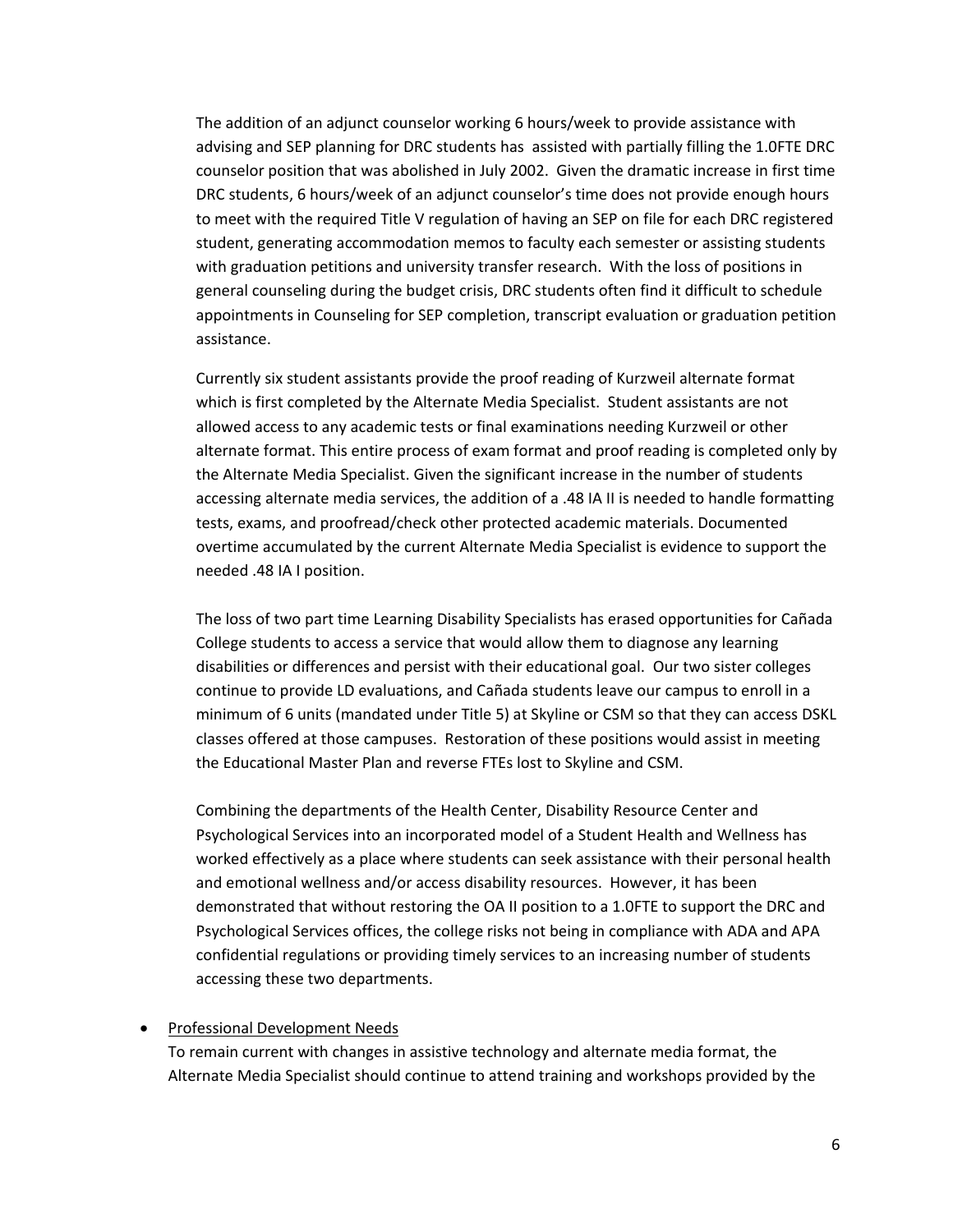California High Tech Center Training located on the DeAnza College campus. These trainings are free though transportation reimbursement is necessary.

To remain current with Federal and State legal compliance regulations, policy and procedures, the DRC Director and/or Counselor should attend a minimum of 1 annual professional conference on disability issues related to the college population. Financial assistance with registration or, and transportation to, these conferences will be needed.

To remain current with Title V regulation and practices, the DRC Director will continue to attend the California Community Colleges Chancellor's Office Regional Coordinator meetings that are held each semester. Transportation reimbursement for RC meetings is provided by the CCCCO staff.

## **•** Facilities Requests

In order to continue to align with the Cañada College stated mission, vision and parameters of the Educational Master Plan, and given the recent increase with registered DRC students accessing services, it will be necessary to provide additional office and exam proctoring space for current and projected DRC staff within the next 2 years.

The current testing lab in 5‐303 consists of 5 dedicated computer workstations/proctoring locations. These 5 workstations are currently shared among the 165 DRC students who schedule test and final exam accommodations (on average, 7/day) and the 6 student assistants who provide support and assistance to the Alternate Media Specialist. This presents a conflict and need for strict scheduling of student workers and test takers on an average of 3 days each week. Each semester it is necessary to locate two additional vacant classrooms or reserve room 6‐102 to accommodate all of the DRC students taking mid‐term and final exams. The Alternate Media Lab in the Learning Center has 4 dedicated workstations for DRC students to access Kurzweil, JAWS, Dragon Dictate and other assistive technology. This presents limited additional space for student assistants to support alternate media requests when DRC students are testing and need all 5 workstations in the testing lab.

Additional assistive technology equipment and computers will need to be purchased to meet the growing student population and demand for services, and additional office space will be needed for the proposed .48FTE Instructional Aide I. The office currently occupied for the Alternate Media Specialist was originally designed to facilitate learning disability testing. One small table, 1 desk and 2 chairs were on the original blueprint for this office. The small dimensions of this office, is now very crowded with 1 desk, 2 tables, 2 computers, 3 monitors, 2 scanners, 1 standard printer, 1 large‐print printer and 4 other pieces of specialized equipment along with a locking file cabinet to hold Pulse Pens, IPads, digital voice recorders and other small equipment in this office. Additional shelves were added to "stack" equipment and supplies though the office is not ADA compliant for wheelchair access.